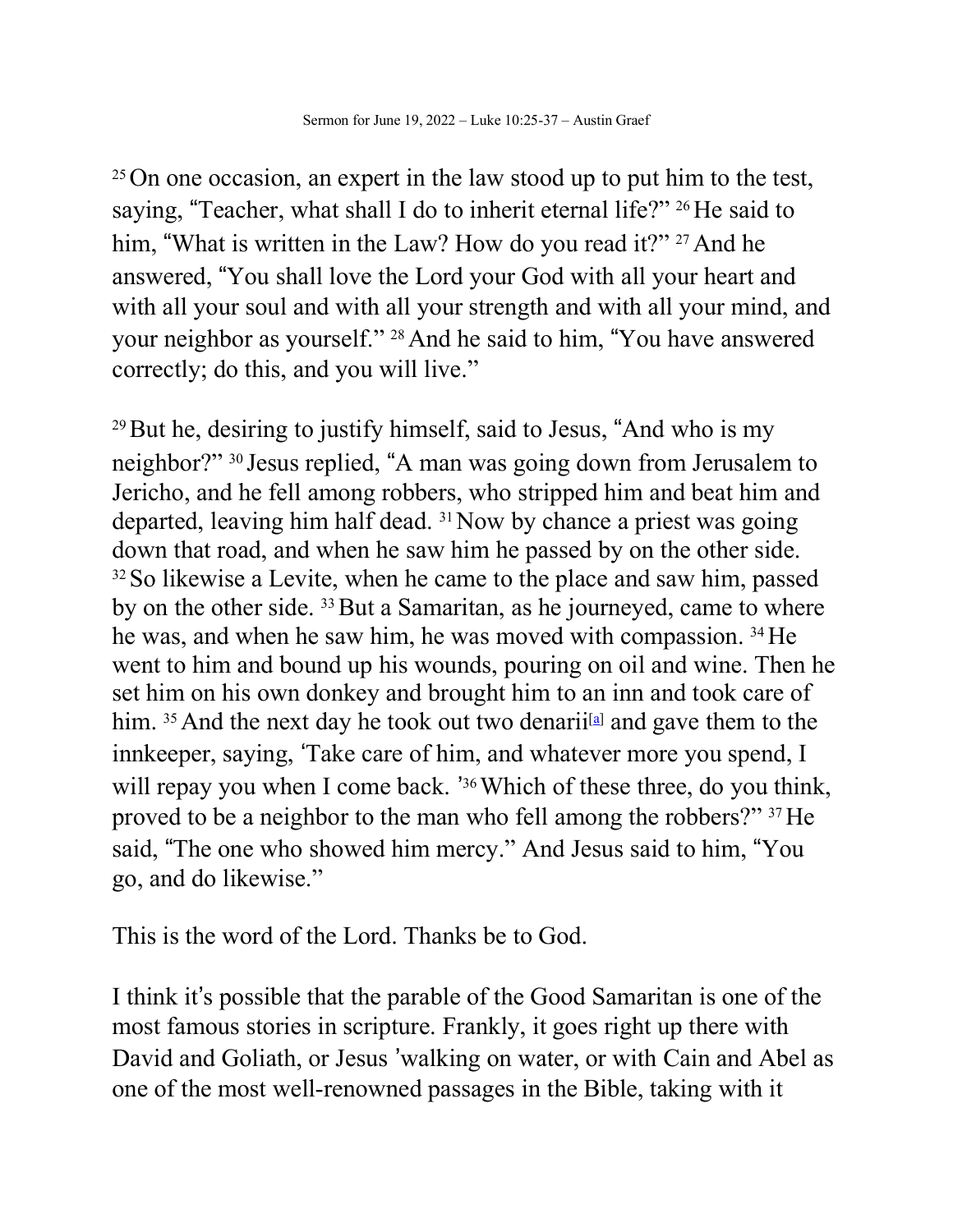implications that permeate even into the secular world. And yet, for all of its fame, I think we still fail to properly understand what's lying in the parable. So, to fully illustrate it and where I'm going today, I'm going to need some help. Who remembers who all is in this story besides Jesus and the lawyer?

There's the man who was beaten, yes. There are the robbers! Right. The priest and the Levite, sure. And the Samaritan, and finally, the innkeeper.

Ultimately our man who is traveling is just like anybody else. It doesn't give us a lot of details, but we can assume that is part of the tribes of Israel. Therefore, probably just a common man. Robbers are nothing new. There will always be those who take advantage of others goodwill. But our priest is a holy man. They're someone who is set aside to do holy work in the temple. They'd be like the equivalent of Pastor Dan here. And our Levite is someone who might not be like a priest or a pastor, but would be closer to perhaps a liturgist here in the church. The Samaritan is the tricky one though. The Samaritans were religious and cultural rivals of the people of Israel. The, to us, might be like an extremist Muslim, or the kind of person who we might be prejudicious to say "looks like a terrorist." Yeah, that's a horrible thing to say, I know. But that's how extreme this parable is that Jesus is telling. He's saying that the people who you might trust most would leave you for dead, and that the person who you may be, wrongly or rightly, most afraid of or hateful towards, is the person who's helping you here.

But here's the deal: the question that the lawyer asks is "who is my neighbor?" And this is a fair question to ask! We find out in this particular parable that the "neighbor" to the traveller is the person you'd least expect, the Samaritan, who showed him kindness. It makes sense to say that, regardless of whatever social or political or religious background someone comes from, we should love them if they love us. There's a flaw to this though… elsewhere in scripture, we learn that we are to love even those who persecute us, who curse us, who hate us.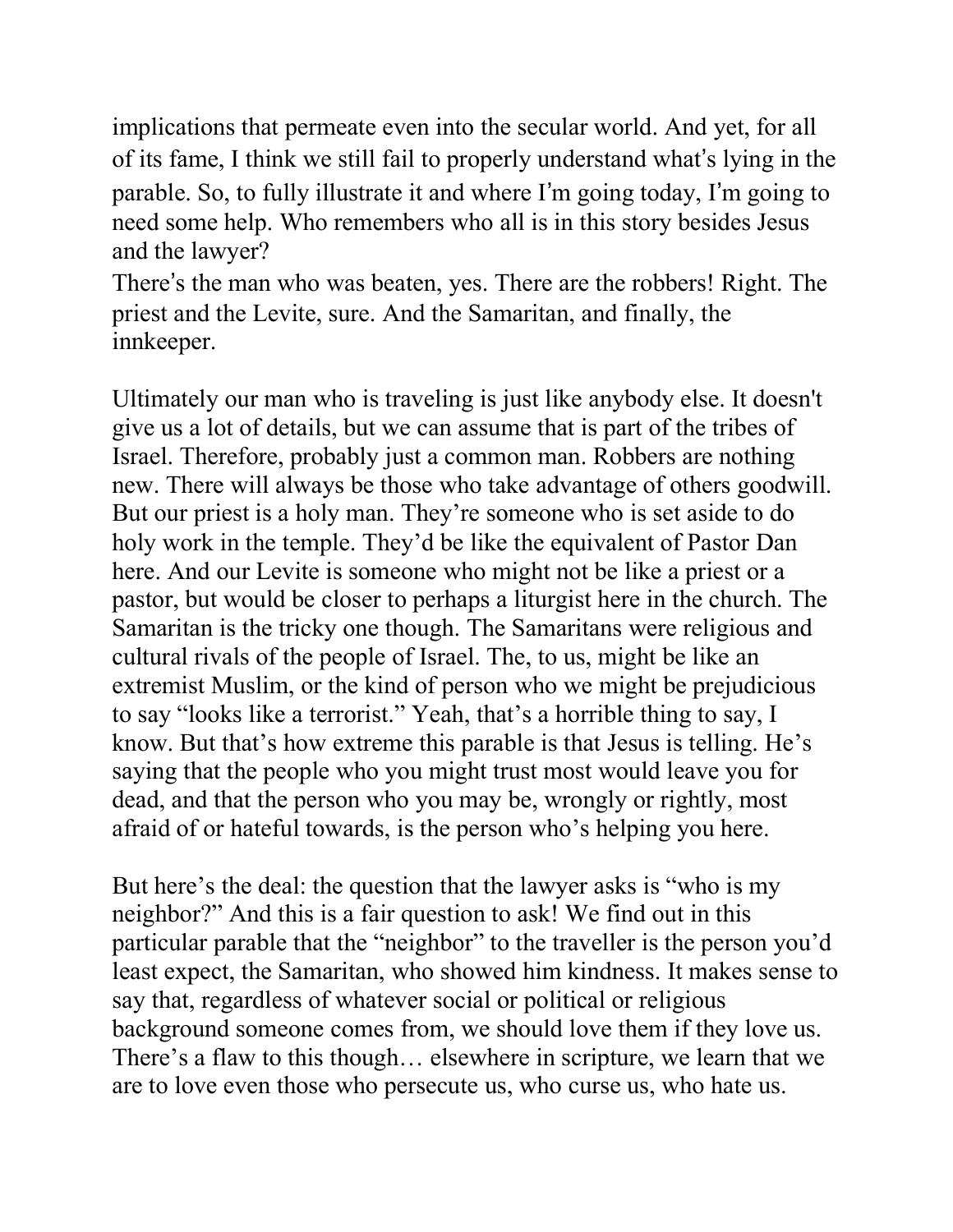Because it's easy to love the people who love you, anybody can do that. But we are called to love any- and everybody.

I think, when we view the parable of the Good Samaritan, we look at it from the perspective of the man traveling, saying "the Samaritan is my neighbor because they had compassion for me." And I think that this is the wrong point of the parable: the point was to put ourselves in the shoes of the Samaritan. See, Jesus reminds us that we all too often ask the wrong question - it shouldn't be "*who* is my neighbor," it should be about *"how do I be the good neighbor?"* The Samaritan teaches us that we are to cross boundaries in order to extend the hand of love to whoever is in need of it. The Samaritan teaches us that we are called to be neighbors to everybody, and that by doing so, that love of God is extended to every man and woman without prejudice. The Samaritan teaches us that it is our duty to go out of our way, to be interruptible, and to be gracious with what we have, not being afraid to give out of our own wallet and time to care for the people around us.

I want to tell you a story to illustrate this. When I was living in Mississippi, doing my Biblical research program, towards the end of the year we went on an excursion that included hitchhiking, backpacking, rock climbing, and a 48 hour long solo. For the hitchhiking, you've got 72 hours to get from Jackson, MS to Roswell, NM, and after all the backpacking and the solo, you've got 72 hours to get back. So, it's my friends Nick, Chloe, and me, and we're stranded on the outside of Roswell going East, and it's scorching. I mean, it's the end of May or beginning of June, and we're cooking on the side of the road. Anyway, this couple pulls up headed INTO Roswell, Roy and Vicky Fort, to do a roofing job, and I'm telling you these folks are about as Texas as they come. Anyway, they tell us (it's about 10am) that if we're still stranded on the side of the road by the time they come back, they'll get us a ride to Lubbock, which was really as far as we could hope to make it that day. Anyway, a couple hours later some folks pick us up and we're hotdogging it at 75 in a 100° on a flatbed trailer holding on for dear life, and they take us about an hour east of Roswell before they drop us off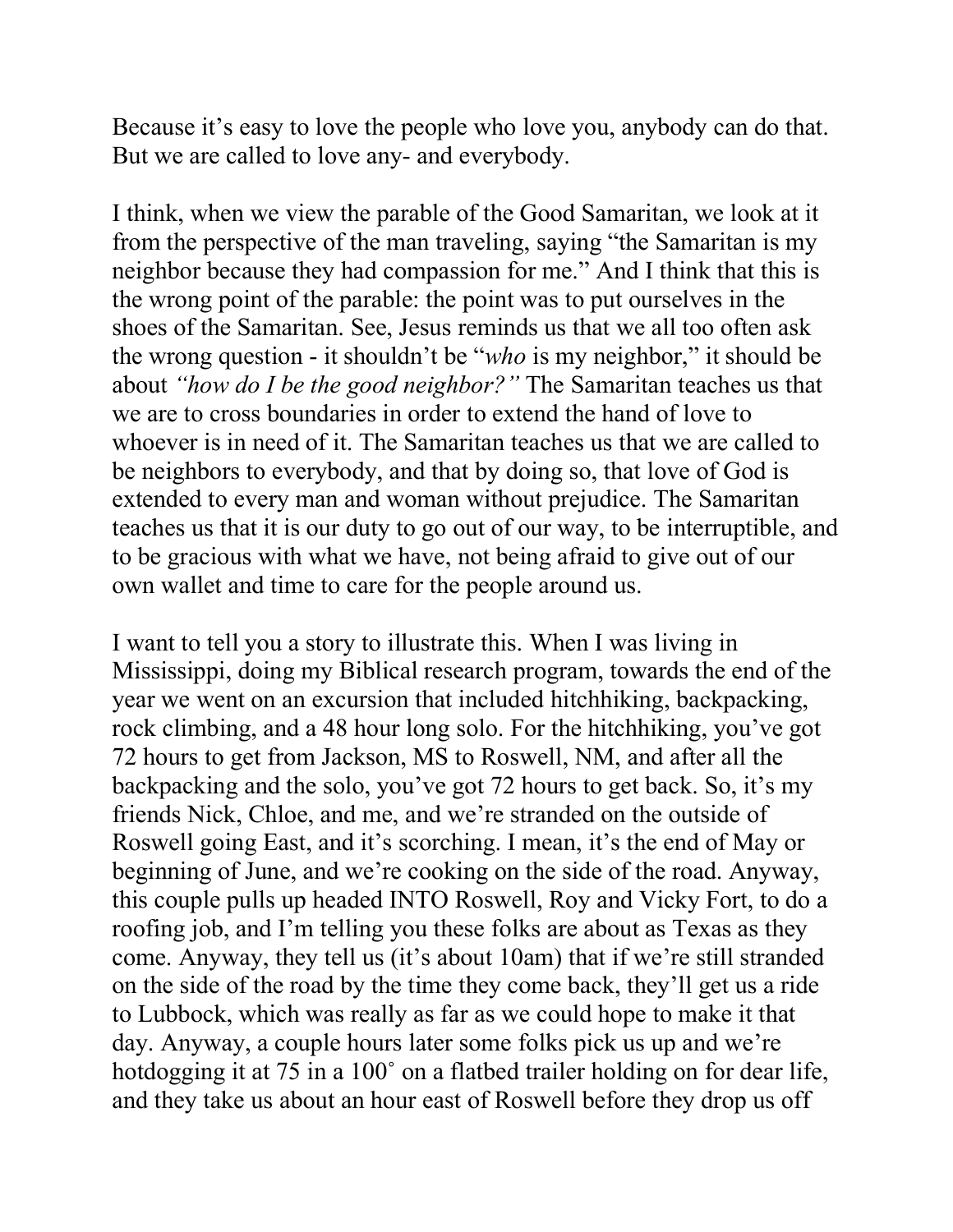and head elsewhere. So we're waiting outside this gas station, it's about 4pm, and we head back to the high way. And what do you know, who shows up but Roy and Vicky Fort.

So this couple, they ask us a little about how and what we're doing, and we tell them about this Biblical research and leadership training program we're in, and that our hitchhiking was the sort of "practical exam" to really trust God in all that we had learned, and that He would provide for us. So this couple, they pick us up, and they take us to dinner, and I had these little steak frites, and oh man they were amazing. Deep fried and delicious, the way Texas does most things. But here's the deal - after feeding us, they take us into Lubbock and they take us to a hotel and pay for a room for the night. Then, they give us \$100 or \$120. *Then,* they say, if we're *still* stranded in Lubbock by the end of the following day, they'd let us stay in their home, and they'd take us to church the next day and find us a ride all the way back to Jackson.

Here's the thing, these weren't wealthy people. Roy and Vicky were older, working class folks, well into their 60's, with *absolutely nothing to gain* from helping us. There was nothing that any of us could offer them besides humble gratitude. But here's the other thing: Roy and I could not be more different politically. We come from different backgrounds and demographics, and probably would have been on opposite sides of a fence at a rally. In almost any other circumstance, Roy and I never would have even spoken to each other, much less become friends.

There have been countless theological seminaries, or Christian colleges or various religious institutions that have conducted experiments designed to imitate the circumstances of the Good Samaritan shortly after teaching these folks about it, and with almost 100% failure every single time. It's the religious people who have the hardest time meeting the standard that Jesus sets in this teaching, which is not to *identify* the neighbor, but to *be* the neighbor. And yet, it's simple disciples, like you